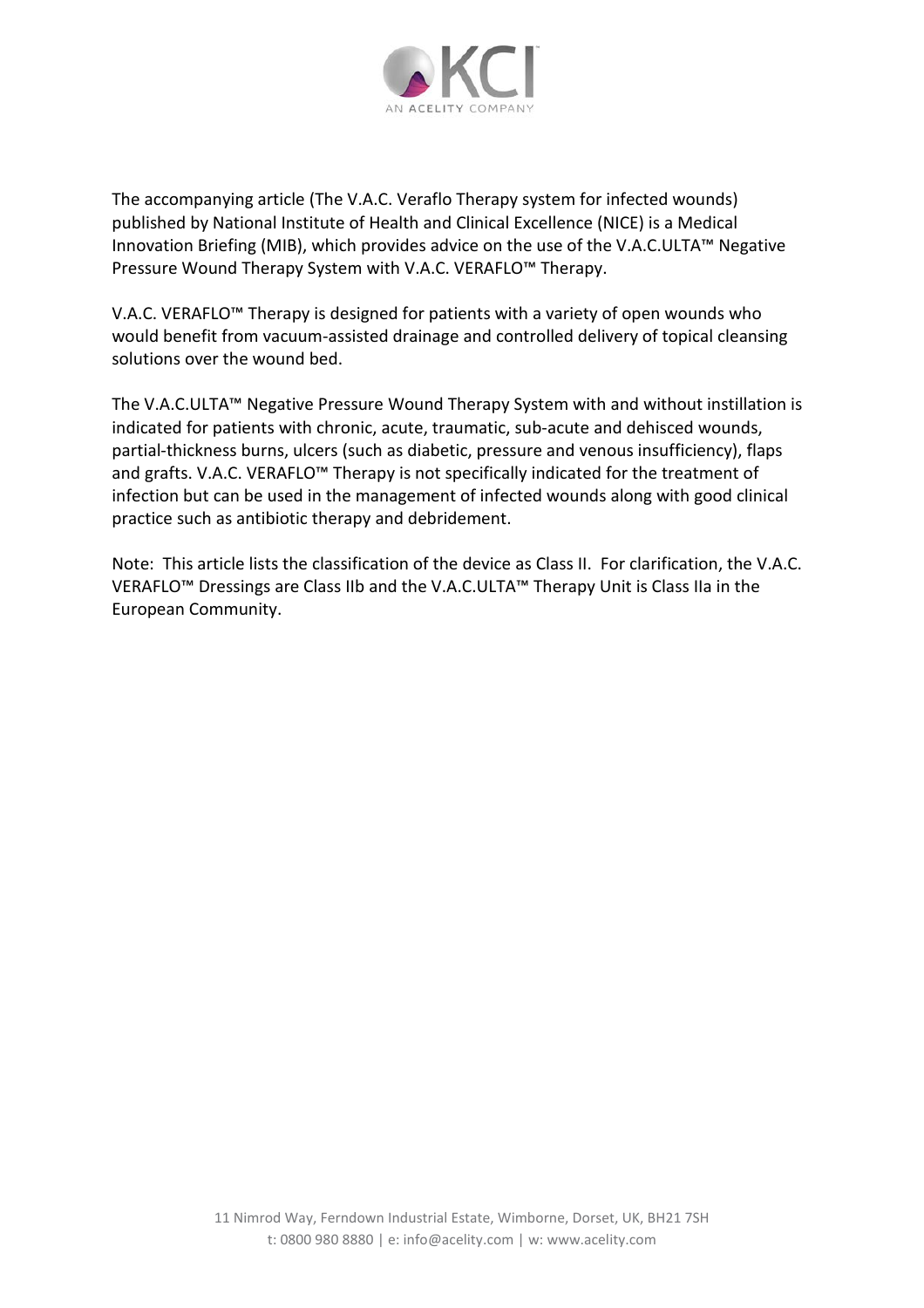# The V.A.C. Veraflo Therapy system for infected wounds

Medtech innovation briefing Published: 2 September 2019 [www.nice.org.uk/guidance/mib189](https://www.nice.org.uk/guidance/mib189)

#### Summary

- The technology described in this briefing is the V.A.C. Veraflo Therapy system. It is used to promote healing in chronic and acutely infected wounds.
- The innovative aspects are that V.A.C. Veraflo Therapy system combines the use of negative pressure wound therapy (NPWT) and wound cleaning with topical solutions. Treatment is delivered in automated treatment cycles allowing wounds to be repetitively cleansed without the need for dressing removal.
- The intended place in therapy would be to replace normal NPWT in standard care in people with open infected wounds or chronic wounds that do not respond to standard care.
- The main points from the evidence summarised in this briefing are from 5 studies: a randomised control trial, 3 cohort studies with historic cohort control and a retrospective data analysis, including a total of 357 adults with acutely infected or chronic wounds in a secondary care setting. They show that the V.A.C. Veraflo Therapy system is more effective than standard care, including moist wound care and normal NPWT, in treating acutely infected or chronic non-healing wounds.
- Key uncertainties around the evidence are the lack of studies comparing the V.A.C. Veraflo Therapy system with the UK standard care for treating complex wounds.
- The cost of V.A.C. Veraflo Therapy system is £82.06 per wound per day. The resource impact would be greater than standard care because of the incurred costs of the device rental. The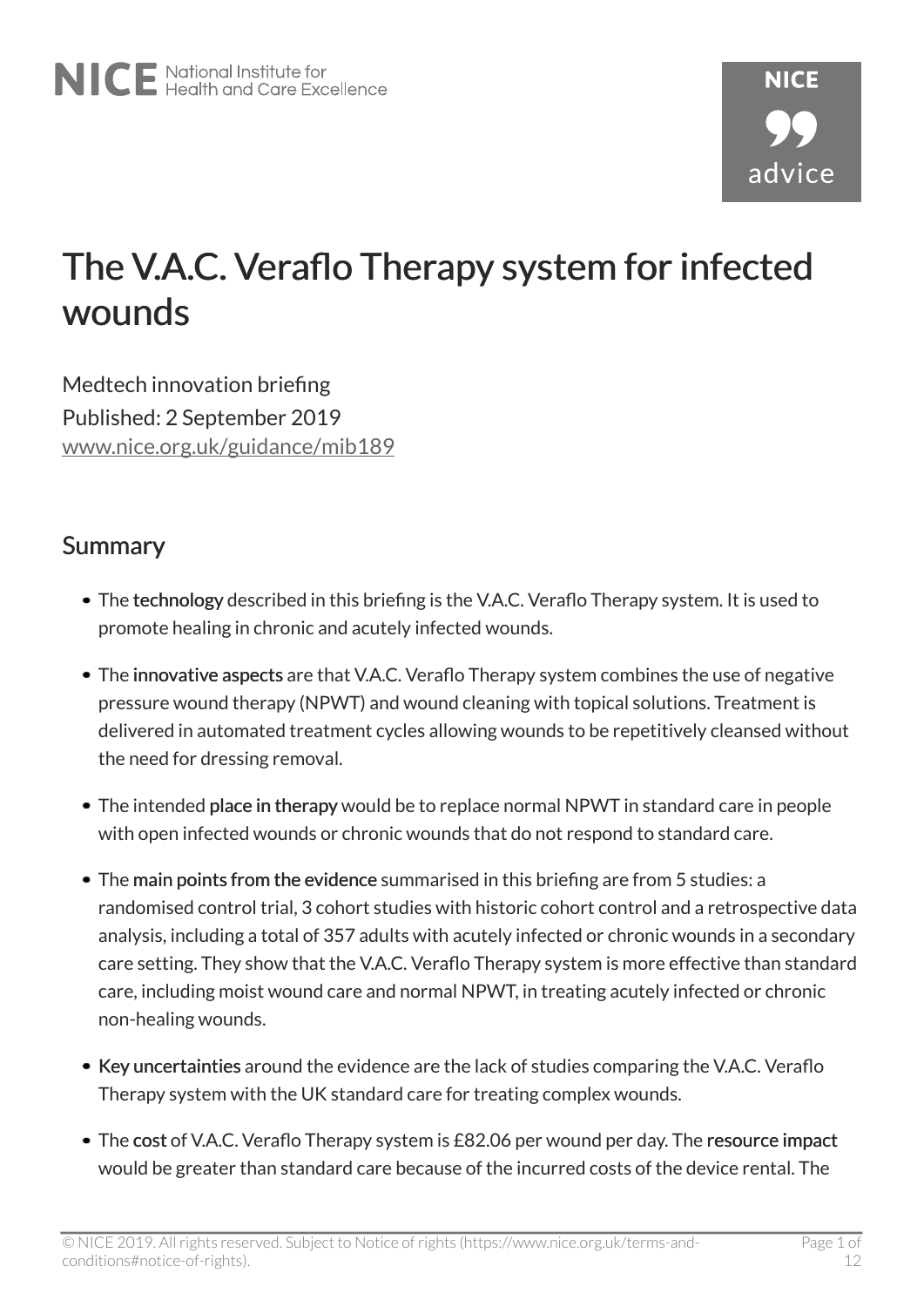• technology may offset these costs with potential savings related to decreases in dressing changes and nursing time, number of sharp debridements and shorter hospital stays.

# The technology

The V.A.C. Veraflo Therapy system (KCI a subsidiary of Acelity LP Inc) combines negative pressure wound therapy (NPWT) and wound instillation with topical solutions for wound healing. The therapy system delivers automated cycles of wound cleansing, removal of infectious material and exudate and NPWT depending on the wound.

Before using the V.A.C. Veraflo Therapy system, the V.A.C. Veraflo dressing foam is applied to the wound bed, available in a variety of sizes. A V.A.C.Advance drape is then placed over the wound with a 3-cm margin to make sure there is full adhesion, with a small hole cut into the drape surface. The V.A.C. VERAT.R.A.C. pad can then be attached to the drape, using a stabilisation layer to ensure complete contact. The pad is then connected to the Veraflo Therapy system. This collects fluid and substances produced by the body in response to tissue damage from the wound into a single-use 500-ml or 1,000-ml canister. The V.A.C.system fill assist tool is used to determine and ensure an appropriate instillation volume has been applied and the SEAL CHECK leak detector is designed to minimise potential leaks.

The Veraflo Therapy system is primarily used for patients with open, infected wounds or chronic wounds, which are failing to heal.

#### *Innovations*

The Veraflo Therapy system differs from other NPWT therapies because it is designed to both apply and wash out a cleansing solution, as well as giving automated cycles of NPWT. The technology allows for repeated cleansing without needing dressing removal. This means potential reductions in nursing time, dressing changes and risk of contamination. The company claims it is the first device in the UK to allow combined instillation of fluids and removal of exudate at the same time as the delivery of NPWT.

# *Current care pathway*

There are a number of indications that have the potential to result in acutely infected or chronic non-healing wounds, such as [surgical site infections,](https://www.nice.org.uk/guidance/ng125) [diabetic foot problems](https://www.nice.org.uk/guidance/ng19) and [pressure ulcers](https://www.nice.org.uk/guidance/cg179), for which NICE has published recommendations and advice.

Care of acutely infected or chronic non-healing wounds is targeted towards promoting healing and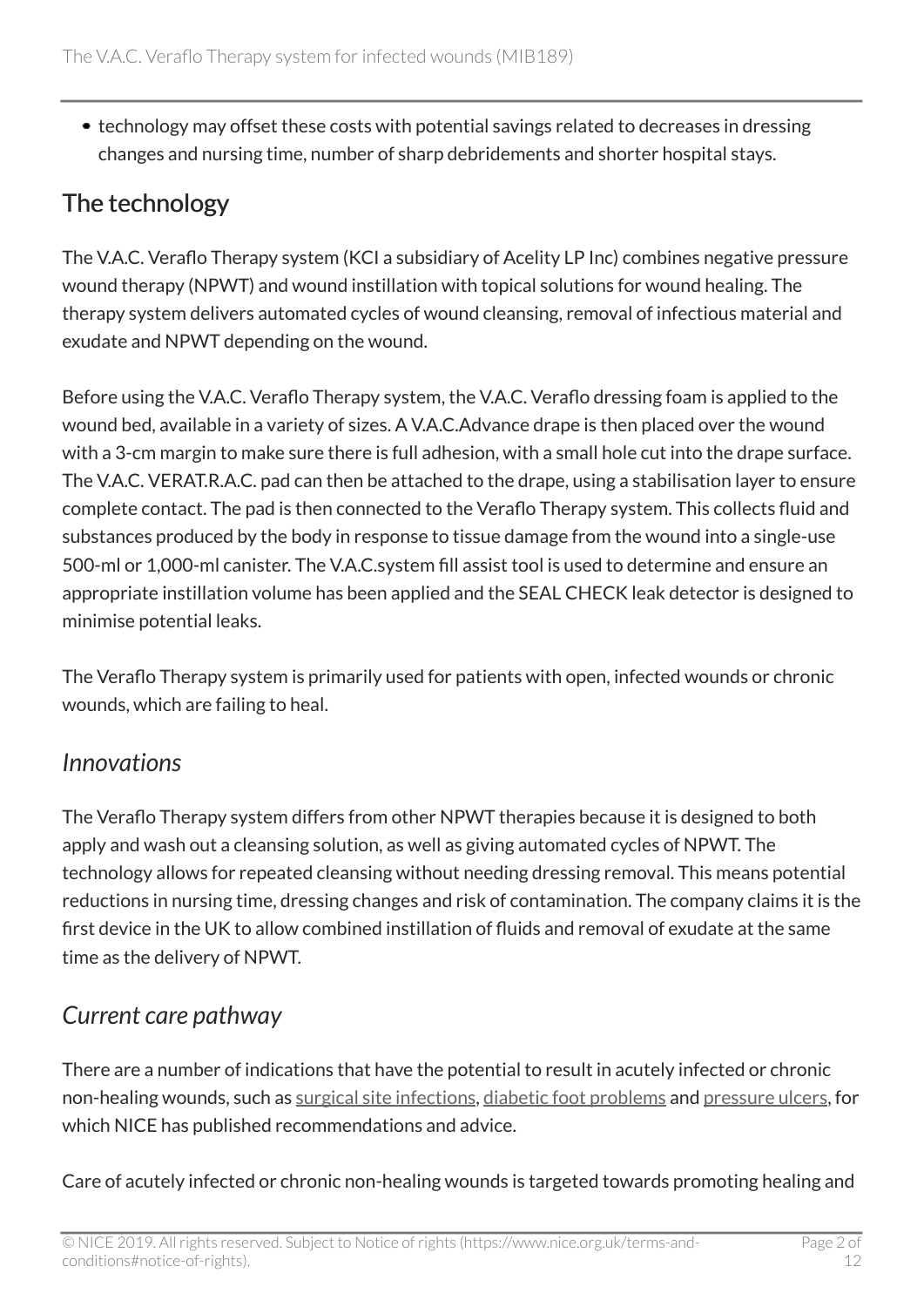minimising risk of further complications. If infection of the wound is suspected, a microbiological sample is taken and an antibiotic prescribed to treat the causative organisms. The wound is treated with regular cleansing and debridement followed by the application of a dressing. Hospital staff choose a dressing that will promote healing and manage exudate on a case-by-case basis. Some wounds are treated with topical negative pressure therapy. Chronic non-healing wounds typically need more advanced dressings. Tissue viability nurses assess wounds with serious infections. Occasionally patients will be referred to a specialist for multidisciplinary care.

NICE has also issued guidance on the use of [negative pressure wound therapy for the open](https://www.nice.org.uk/guidance/ipg467) [abdomen,](https://www.nice.org.uk/guidance/ipg467) which recommends the use of NPWT in patients at risk of developing surgical site infections.

# *Population, setting and intended user*

The V.A.C. Veraflo Therapy system would be used to treat open wound infections or wounds that do not respond to standard care and need additional therapy to promote healing and wound closure. The company claims wounds with high levels of exudate are likely to benefit from this treatment.

The V.A.C. Veraflo Therapy system is applied by healthcare professionals in a hospital setting. Healthcare staff using the technology will need training provided by the company. The company provides online resources to reinforce the training.

#### *Costs*

#### Technology costs

The V.A.C. Veraflo Therapy system is rented from the company and costs on average £82.06 per wound per day, including device and consumables (calculated using the total cost of dressing changes, consumables and device rental throughout the treatment). All information relating to the cost of the technology has been supplied by the company.

#### Table 1 Cost of V.A.C. Veraflo Therapy system per wound per day

|     | Description   Cost   Additional information |
|-----|---------------------------------------------|
| per |                                             |
| day |                                             |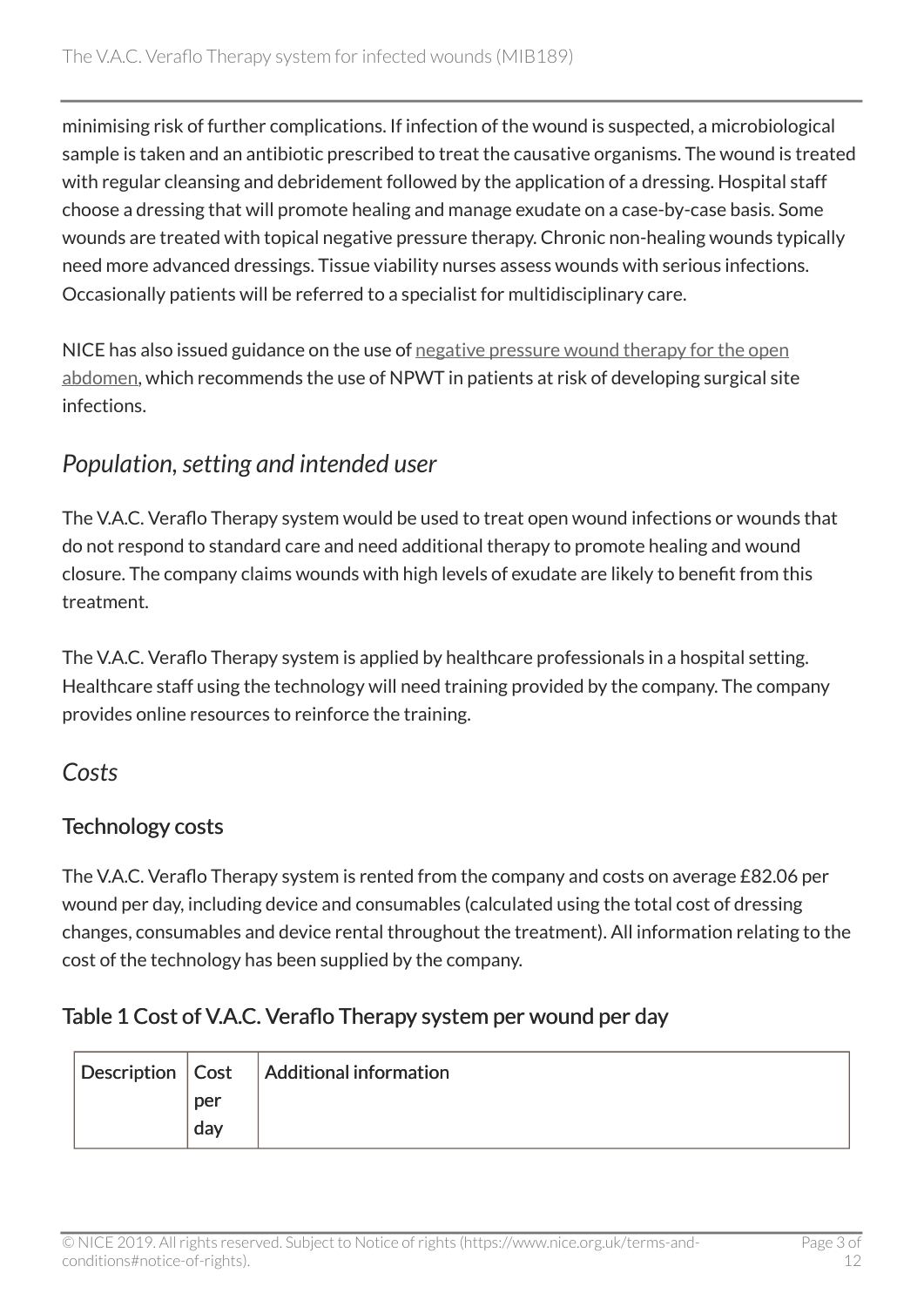| <b>Device</b><br>rental       | £16.00 |                                                                                                                                                                                            |
|-------------------------------|--------|--------------------------------------------------------------------------------------------------------------------------------------------------------------------------------------------|
| Average<br>dressing<br>cost   | £46.75 | Available in different sizes. Dressing changes estimated to be once<br>every 2 days. The per day cost is calculated as an average of the total<br>dressings used throughout the treatment. |
| Canister                      | £15.02 | $\overline{\phantom{0}}$                                                                                                                                                                   |
| Cassette                      | £2.98  | $\overline{\phantom{0}}$                                                                                                                                                                   |
| Saline                        | £1.31  |                                                                                                                                                                                            |
| Sum of<br>above<br>components | £82.06 |                                                                                                                                                                                            |

#### Costs of standard care

No standard list of dressings for acutely infected or chronic wounds has been identified. The costs described below are for a selection of dressings in the BNF. A full list of products, including secondary dressings and accessories, can be found at [BNF wound management](https://bnf.nice.org.uk/wound-management/).

Table 2 Cost of dressings used in standard care

| <b>Dressing</b>                                  | Size range                                                                        | Cost range           |
|--------------------------------------------------|-----------------------------------------------------------------------------------|----------------------|
| Absorbent cellulose dressing                     | 10 cm $\times$ 10 cm to 60 cm $\times$ 70 cm                                      | $£0.19$ to<br>£13.88 |
| Soft polymer dressing (cellulose dressing)       | 5 cm $\times$ 5 cm to 30 cm $\times$ 20 cm                                        | $£1.49$ to<br>£10.26 |
| Soft polymer dressing (with absorbent pad)       | $7.5 \text{ cm} \times 7.5 \text{ cm}$ to<br>$20 \text{ cm} \times 50 \text{ cm}$ | $£0.90$ to<br>£27.39 |
| Soft polymer dressing (without absorbent<br>pad) | 5 cm $\times$ 7 cm to 35 cm $\times$ 60 cm                                        | $£1.12$ to<br>£39.83 |
| Hydrocolloid fibrous dressing                    | 5 cm $\times$ 5 cm to 25 cm $\times$ 30 cm                                        | £0.97 to<br>£10.37   |
| Polyethane foam dressing                         | 5 cm $\times$ 5 cm to 20 cm $\times$ 20 cm                                        | £0.71 to £3.20       |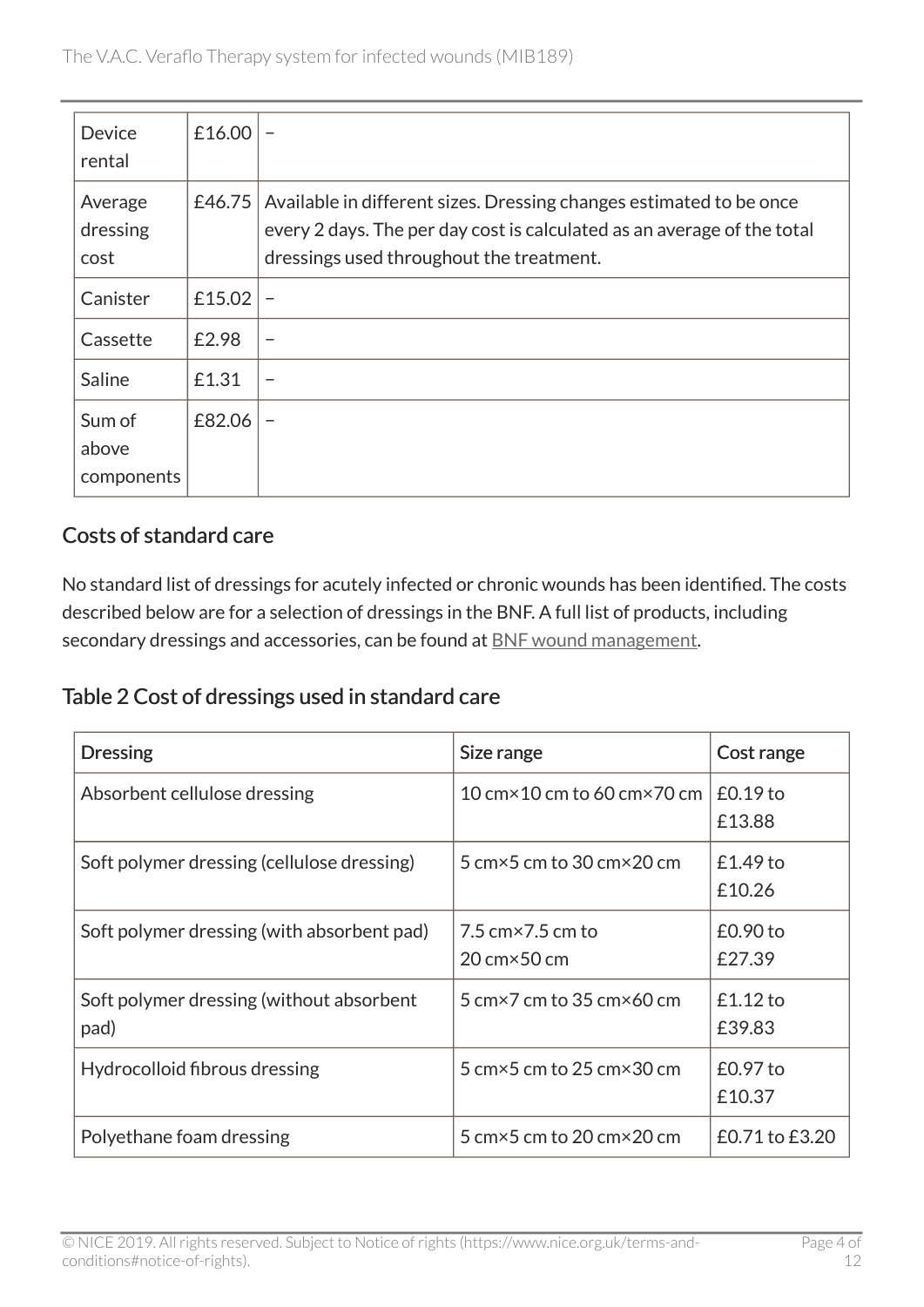| Antimicrobial dressing   | 5 cm $\times$ 5 cm to 20 cm $\times$ 50 cm | $£0.18$ to<br>£64.13 |
|--------------------------|--------------------------------------------|----------------------|
| Super absorbent dressing | 5 cm $\times$ 5 cm to 20 cm $\times$ 20 cm | $£0.83$ to<br>£25.00 |

#### *Resource consequences*

Currently, the technology is being used in 85 NHS trusts across the UK. Adopting The V.A.C. Veraflo Therapy system would involve a regular extra cost of, on average, £82.06 per wound per day. The company claims these incurred costs will be offset by later reductions in healthcare resources.

The company claims, based on findings published in a clinical and cost-effectiveness outcomes study [\(Gabriel et al. 2014](https://www.ncbi.nlm.nih.gov/pubmed/25525480)), that the use of the V.A.C. Veraflo Therapy system could reduce patients' length of hospital stay by 39%, and reduces the number of debridements from 4.2 to 2 in cases of acutely infected or chronic non-healing wounds.

The cost of the device includes all necessary training to NHS staff and online training resources.

# Regulatory information

V.A.C. Veraflo Therapy system is a CE-marked class II medical device.

# Equality considerations

NICE is committed to promoting equality of opportunity, eliminating unlawful discrimination and fostering good relations between people with protected characteristics and others.

Some people are more likely to have poor wound healing because of their age, ethnicity or medical condition for example diabetes or renal disease. Age, disability and race are protected characteristics under the 2010 Equality Act.

Case series have reported the use of the V.A.C. Veraflo Therapy system in the treatment of infections after mastectomy for women with breast cancer. Cancer is considered a disability under the 2010 Equality Act. Sex also is a protected characteristic under the 2010 Equality Act.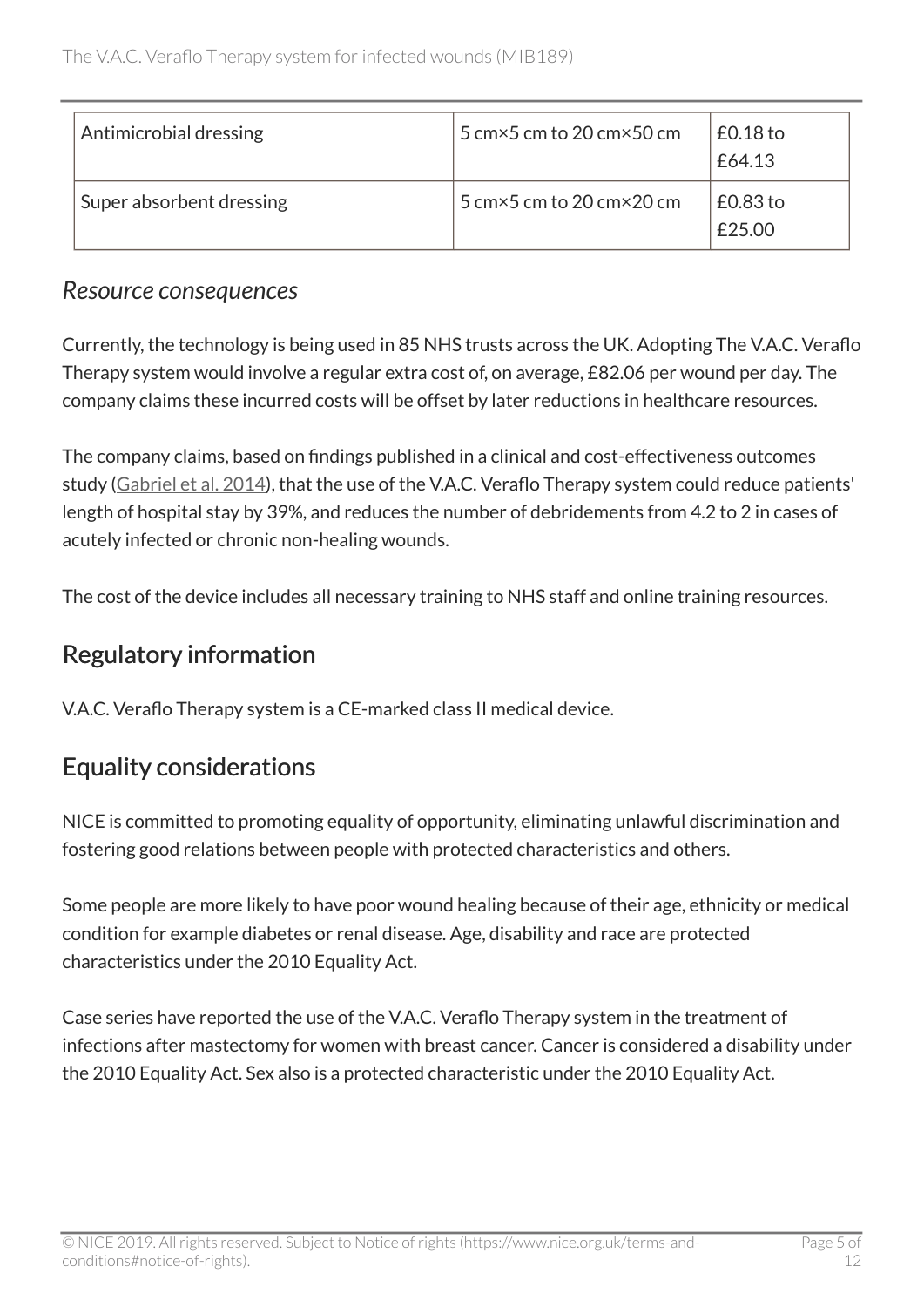# Clinical and technical evidence

A literature search was carried out for this briefing in accordance with the [interim process and](https://www.nice.org.uk/Media/Default/About/what-we-do/NICE-advice/Medtech-innovation-briefings/MIB-interim-process-methods-statement.pdf) [methods statement](https://www.nice.org.uk/Media/Default/About/what-we-do/NICE-advice/Medtech-innovation-briefings/MIB-interim-process-methods-statement.pdf). This briefing includes the most relevant or best available published evidence relating to the clinical effectiveness of the technology. Further information about how the evidence for this briefing was selected is available on request by contacting [mibs@nice.org.uk](mailto:mibs@nice.org.uk).

#### *Published evidence*

This briefing summarises 5 studies including 357 patients in total.

This evidence base consists of 1 randomised control trial and 3 cohort studies with retrospective controls and a retrospective analysis. Overall, the evidence base is supportive of the technology.

[Table](#page-6-0) 3 summarises the clinical evidence as well as its strengths and limitations.

#### *Overall assessment of the evidence*

The studies in table 3 highlight the use of the V.A.C. Veraflo Therapy system for managing chronic and acutely infected wounds. In general, the outcome measures reported in the evidence base are appropriate indicators of clinical effectiveness such as days until wound closure and length of hospital stay. The evidence base lacks randomised controlled trials comparing the technology with standard care or an equivalent alternative. None of the studies were blinded because of the physical differences between the technology and the comparators. The cohort studies with retrospective controls are limited because of the potential for results being confounded by variables, which were not controlled for such as changes in hospital procedure or selection bias. Also, the way the technology is used and the procedures it is compared with are not consistent across the evidence base, making it difficult to draw clear conclusions. Finally, none of the studies were done in the UK and may not be generalisable to the NHS.

#### <span id="page-6-0"></span>Table 3 Summary of selected studies

| <u>Omar et al. (2016)</u> |                                                                             |
|---------------------------|-----------------------------------------------------------------------------|
| Study size,               | Prospective treatment of infected wounds with V.A.C. Veraflo Therapy system |
| design and                | compared with retrospective matched pairs treated with NPWT in 20 patients. |
| location                  | Germany.                                                                    |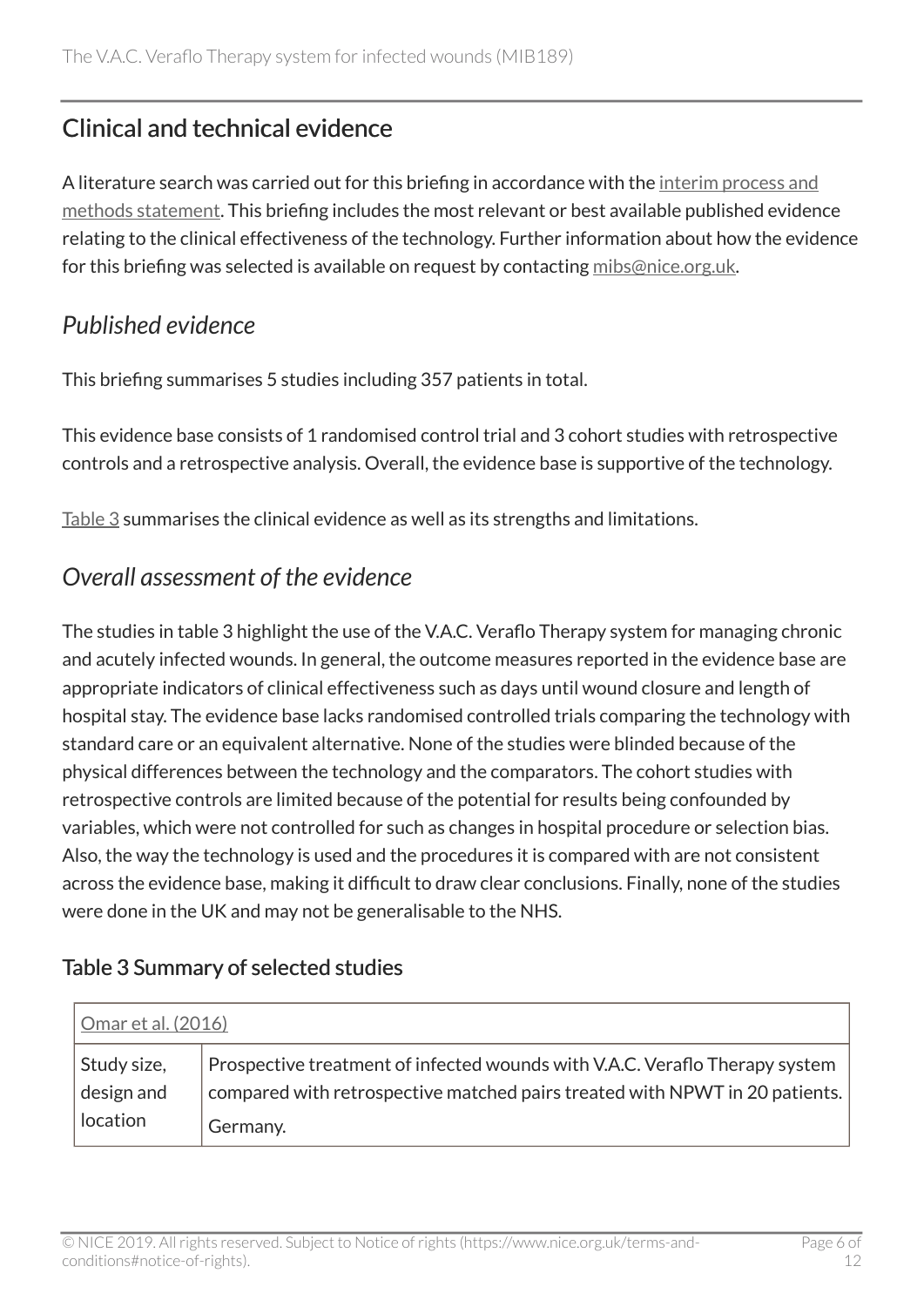| Intervention<br>and<br>comparator(s)  | Intervention: V.A.C. Veraflo Therapy system with saline.<br>Comparator: NPWT.                                                                                                                                                                                                                                                                                                                                                    |
|---------------------------------------|----------------------------------------------------------------------------------------------------------------------------------------------------------------------------------------------------------------------------------------------------------------------------------------------------------------------------------------------------------------------------------------------------------------------------------|
| Key<br>outcomes                       | The study identified a trend which indicated that V.A.C. Veraflo Therapy<br>system with saline resulted in fewer days in hospital and faster wound healing<br>compared with NPWT but this was not statistically significant (p=0.43 and<br>$p=0.36$ ).                                                                                                                                                                           |
| Strengths and<br>limitations          | The study's outcome measures are relevant to clinical effectiveness. Between-<br>group variances were controlled for using matched pairs and tested<br>statistically.<br>The study is limited by a small sample size and retrospective cohort<br>comparison. The study had support from the company for the surgical<br>materials.                                                                                               |
| <u>Kim et al. (2015)</u>              |                                                                                                                                                                                                                                                                                                                                                                                                                                  |
| Study size,<br>design and<br>location | Randomised control trial (n=100 ITT, n=83 per protocol) comparing clinical<br>effectiveness of V.A.C. Veraflo Therapy with saline and V.A.C. Veraflo Therapy<br>with PHMH in 83 people with infected wounds.<br>US.                                                                                                                                                                                                              |
| Intervention<br>and<br>comparator(s)  | Intervention: V.A.C. Veraflo Therapy system with PHBM.<br>Comparator: V.A.C. Veraflo Therapy.<br>System with normal saline.                                                                                                                                                                                                                                                                                                      |
| Key<br>outcomes                       | Patients who had normal saline had their final surgical procedure in<br>significantly fewer days than the group treated with PHMB ( $5.7\pm3.6$ and<br>7.5±4.4; respectively; p=0.04). There was no significant difference in length of<br>hospital stay between the 2 groups.                                                                                                                                                   |
| Strengths and<br>limitations          | This was a well-designed randomised, comparative study with a relatively large<br>sample size. The study compares various uses of the technology but does not<br>compare the technology against standard care or equivalent treatments,<br>limiting its relevance. The first author has previously had research and<br>consulting funding from the company; however, this study was not financially<br>supported by the company. |
| Gabriel et al. (2014)                 |                                                                                                                                                                                                                                                                                                                                                                                                                                  |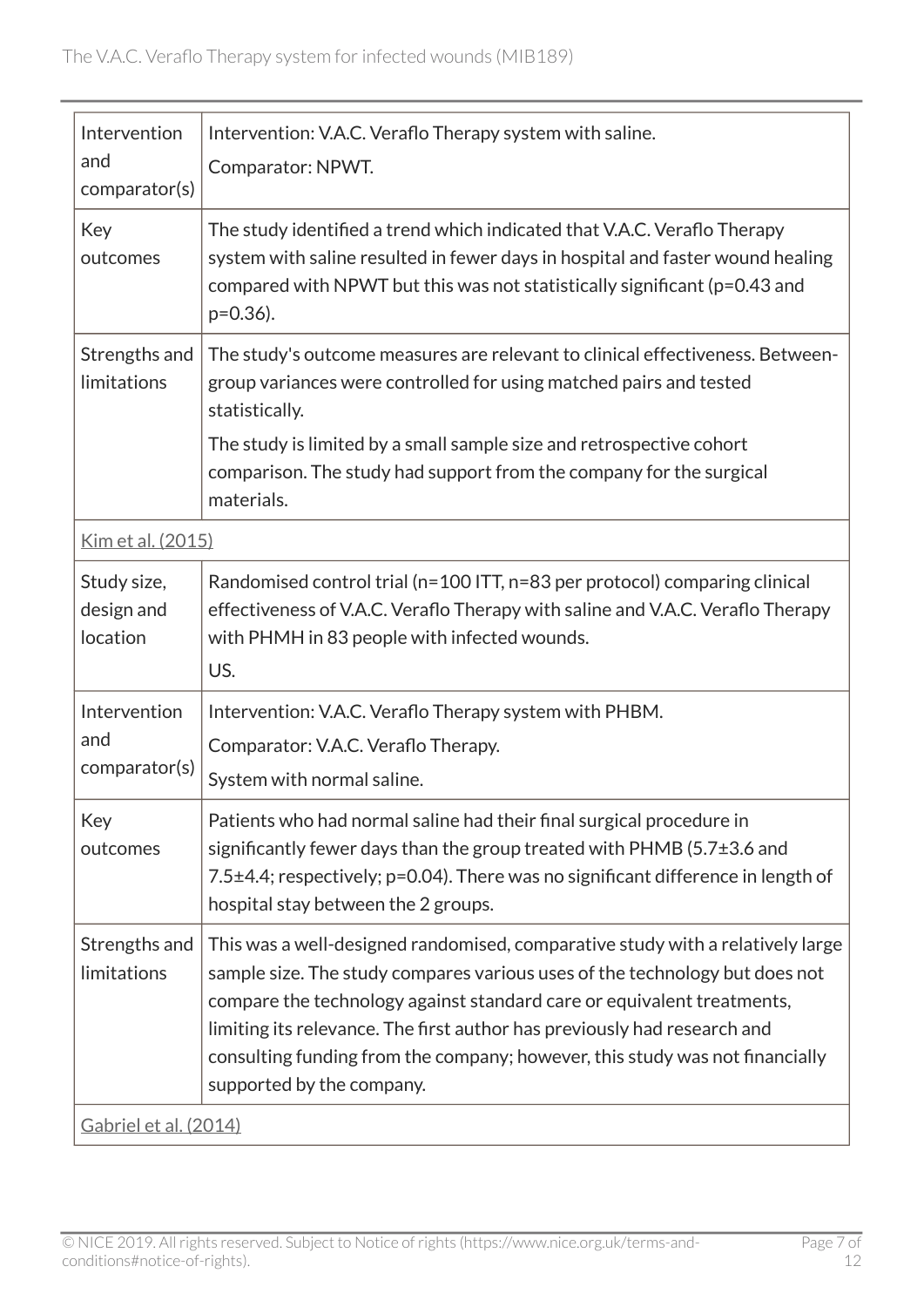| Study size,<br>design and<br>location | Retrospective analysis of the use of V.A.C. Veraflo Therapy system in 82<br>patients with the treatment of trunk and thoracic wounds.<br>US.                                                                                                                                                                                                                                                                                                                                                                                                                                                                             |
|---------------------------------------|--------------------------------------------------------------------------------------------------------------------------------------------------------------------------------------------------------------------------------------------------------------------------------------------------------------------------------------------------------------------------------------------------------------------------------------------------------------------------------------------------------------------------------------------------------------------------------------------------------------------------|
| Intervention<br>and<br>comparator(s)  | Intervention: V.A.C. Veraflo Therapy system.<br>Comparator: NPWT.                                                                                                                                                                                                                                                                                                                                                                                                                                                                                                                                                        |
| Key<br>outcomes                       | Statistically, patients who had the V.A.C. Veraflo Therapy experienced<br>significantly fewer days in hospital compared with the NPWT cohort (average<br>of 8.1 days and 27.4 days, respectively; p<0.0001). The V.A.C. Veraflo Therapy<br>system cohort's wounds took significantly fewer days to close than the NPWT<br>cohort (average of 4.1 days and 20.9 days, respectively; p<0.0001) as well as<br>significantly fewer debridements (average of 2 and 4.4, respectively;<br>p<0.0001). A hypothetical economic model estimated V.A.C. Veraflo Therapy<br>system to be a more cost-effective treatment than NPWT. |
| Strengths and<br>limitations          | This is a reasonably sized comparator study. The outcome measures<br>appropriately address clinical effectiveness and resource impact. The study is<br>limited by a change in facility protocol in relation to treating infected wounds<br>which occurred during the data collection period, this will likely confound the<br>results of the study. Cohort demographics were reported to be similar but<br>were not tested for statistical difference and wound size data were not<br>included. Named authors contributing to statistical and economics analysis<br>work for the manufacturer.                           |
| <u>Kim et al. (2014)</u>              |                                                                                                                                                                                                                                                                                                                                                                                                                                                                                                                                                                                                                          |
| Study size,<br>design and<br>location | Retrospective cohort control study comparing NPWT with various uses of<br>V.A.C. Veraflo Therapy system in 142 patients with acutely or chronically<br>infected wounds.<br>US.                                                                                                                                                                                                                                                                                                                                                                                                                                           |
| Intervention<br>and<br>comparator(s)  | Intervention: V.A.C. Veraflo Therapy System with instillation and dwell time of<br>20 minutes.<br>Intervention: V.A.C. Veraflo Therapy System with instillation and dwell time of<br>6 minutes.<br>Comparator: NPWT.                                                                                                                                                                                                                                                                                                                                                                                                     |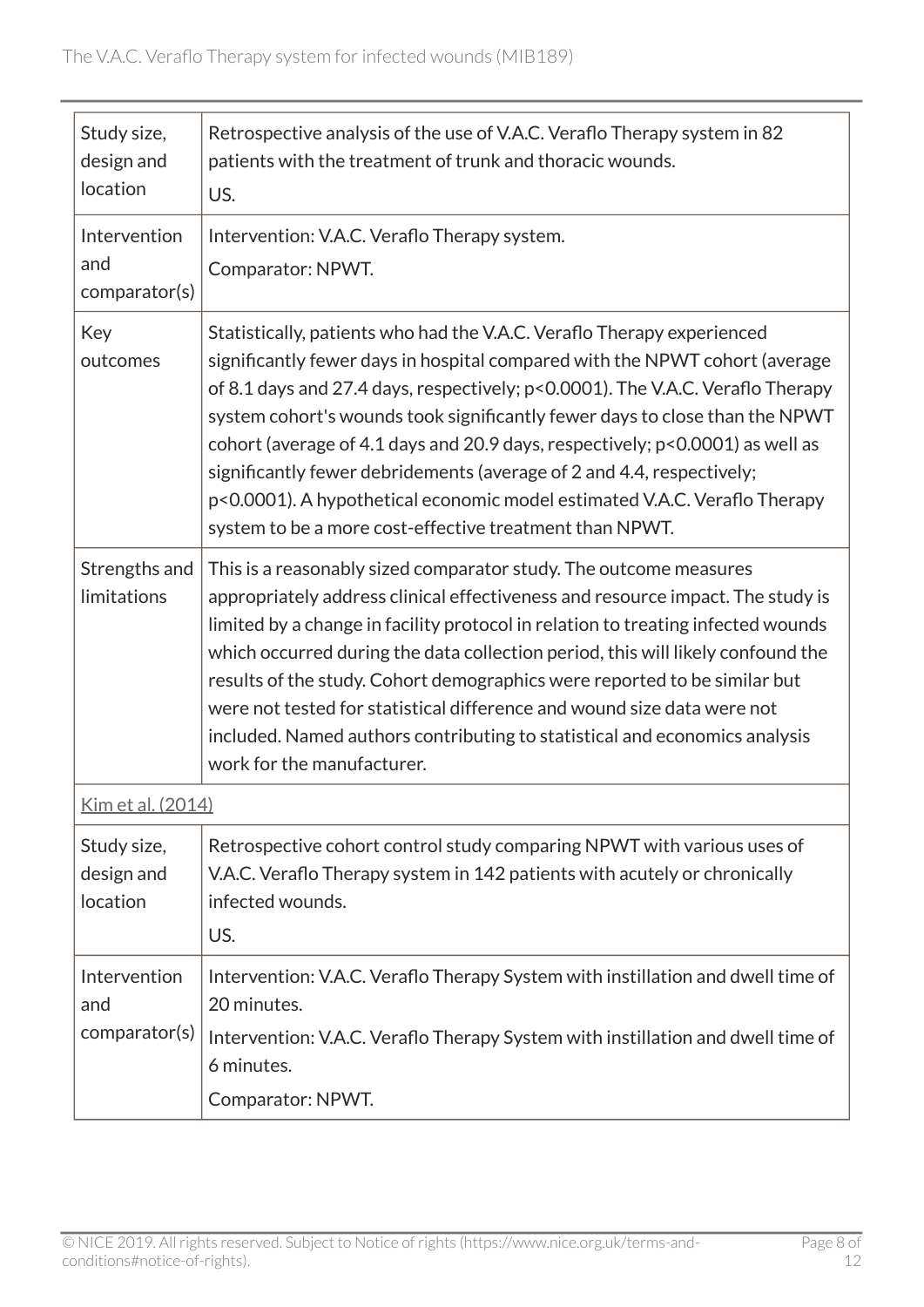| Key<br>outcomes                       | Significantly fewer operative visits were reported in both V.A.C. Veraflo<br>Therapy system groups (VAC6, 2.4±0.9 and VAC20, 2.6±0.9) compared with<br>NPWT (3.0 $\pm$ 0.9; p $\leq$ 0.05). Similarly, time to final procedure was significantly<br>reduced in both V.A.C. Veraflo Therapy system groups (VAC6, 7.8 days±5.2<br>and VAC20, 7.5 days±3.1) compared with the NPWT group (9.23 days±5.2;<br>$p \le 0.05$ ) and patients in the VAC20 group (11.4 days $\pm$ 5.1) had a significantly<br>shorter stay in hospital compared with the NPWT group $(14.92 \text{ days} \pm 9.23;$<br>$p \le 0.05$ ).                                                                                                                                                                                                                               |  |
|---------------------------------------|---------------------------------------------------------------------------------------------------------------------------------------------------------------------------------------------------------------------------------------------------------------------------------------------------------------------------------------------------------------------------------------------------------------------------------------------------------------------------------------------------------------------------------------------------------------------------------------------------------------------------------------------------------------------------------------------------------------------------------------------------------------------------------------------------------------------------------------------|--|
| Strengths and<br>limitations          | This study was a relatively large comparator study accounting for various uses<br>of the technology. Relevant multivariate statistics and a confidence level of<br>95% were applied to compare cohorts. MANOVA tests assume normal<br>distribution and equal variance, the study does not report outcomes of<br>normality or equal variance tests. Significant differences in cohort<br>demographics, including a higher percentage of people of African family origin<br>in the V.A.C. Veraflo Therapy System arms and variance in the wound locations<br>included in the VAC20 group compared with the other 2 cohorts. The<br>retrospective nature of the study prevents the control of selection bias.<br>Volume of topical solution and duration of NPWT were not controlled for. The<br>first author is a consultant for the company. |  |
|                                       | Gabriel et al. (2008)                                                                                                                                                                                                                                                                                                                                                                                                                                                                                                                                                                                                                                                                                                                                                                                                                       |  |
| Study size,<br>design and<br>location | Comparison of prospective use of V.A.C. Veraflo Therapy system with<br>retrospective use of moist wound care in 30 patients with trunk and extremity<br>wounds.<br>US.                                                                                                                                                                                                                                                                                                                                                                                                                                                                                                                                                                                                                                                                      |  |
| Intervention<br>and<br>comparator(s)  | Intervention: V.A.C. Veraflo Therapy system with silver nitrate.<br>Comparator: Standard care, moist standard wound care.                                                                                                                                                                                                                                                                                                                                                                                                                                                                                                                                                                                                                                                                                                                   |  |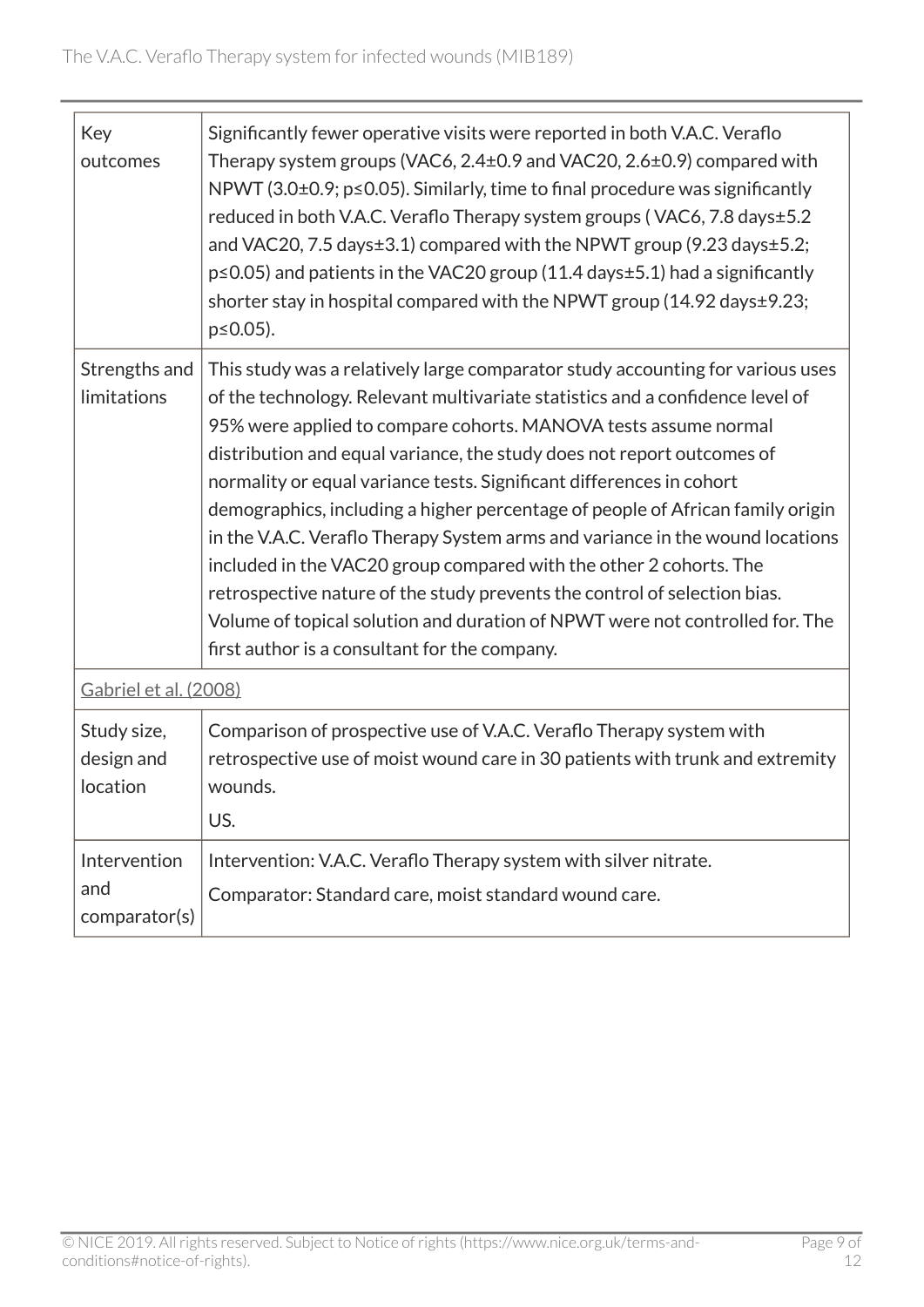| Key                                                                                           | Patients who had the V.A.C. Veraflo Therapy with silver nitrate had                      |  |
|-----------------------------------------------------------------------------------------------|------------------------------------------------------------------------------------------|--|
| outcomes                                                                                      | significantly fewer days of treatment compared with patients who had moist               |  |
|                                                                                               | standard wound care (9.9 $\pm$ 4.3 and 36.5 $\pm$ 13.1, respectively; p<0.001) and spent |  |
|                                                                                               | fewer days in hospital ( $14.7\pm9.2$ and $39.2\pm12.1$ , respectively; p<0.001). In all |  |
|                                                                                               | patients who had the V.A.C. Veraflo Therapy, the infection cleared compared              |  |
|                                                                                               | with 66.7% of patients who had moist standard care ( $p \le 0.04$ ). The V.A.C.          |  |
|                                                                                               | Veraflo Therapy system group experienced significantly fewer days before the             |  |
|                                                                                               | wound was free from clinical infection (6.00±1.46 days and 25.40±6.57,                   |  |
|                                                                                               | respectively; p<0.001) and until the wound closed (13.20±6.75 and                        |  |
|                                                                                               | 29.60±6.54 respectively; p<0.001).                                                       |  |
| Strengths and                                                                                 | There was no significant between-group variance in patient demographic                   |  |
| limitations                                                                                   | information and wound characteristics. The study compared the technology                 |  |
|                                                                                               | with standard care and outcome measures addressed clinical effectiveness.                |  |
|                                                                                               | The study is limited by the retrospective cohort comparison. The use of silver           |  |
|                                                                                               | nitrate antimicrobial solution in the V.A.C. Veraflo Therapy system arm makes            |  |
|                                                                                               | it difficult to attribute the findings to the technology alone. The first author is a    |  |
|                                                                                               | member of the company's speakers bureau and clinical advisory panel. The                 |  |
|                                                                                               | authors received editorial assistance from the company.                                  |  |
| Abbreviations: ITT, intention to treat; NPWT, negative pressure wound therapy; PHBM,          |                                                                                          |  |
| polyhexanide plus 0.1% betaine; VAC6, V.A.C. Veraflo Therapy System with 6-minute             |                                                                                          |  |
| instillation and dwell time; VAC20, V.A.C. Veraflo Therapy System with 20-minute instillation |                                                                                          |  |
| and dwell time.                                                                               |                                                                                          |  |

# *Recent and ongoing studies*

• [Negative pressure wound therapy with instillation of saline solution versus collagenase](https://clinicaltrials.gov/ct2/show/NCT03722485) [ointment in grade 3 or higher pressure ulcers](https://clinicaltrials.gov/ct2/show/NCT03722485). ClinicalTrials.gov identifier: NCT03722485. Status: ongoing. No results published. Indication: Pressure ulcer. Devices: V.A.C.Ulta Therapy Unit, KCI.

# Specialist commentator comments

Comments on this technology were invited from clinical specialists working in the field and relevant patient organisations. The comments received are individual opinions and do not represent NICE's view.

Four specialists were familiar with the technology, 3 of whom have used the technology.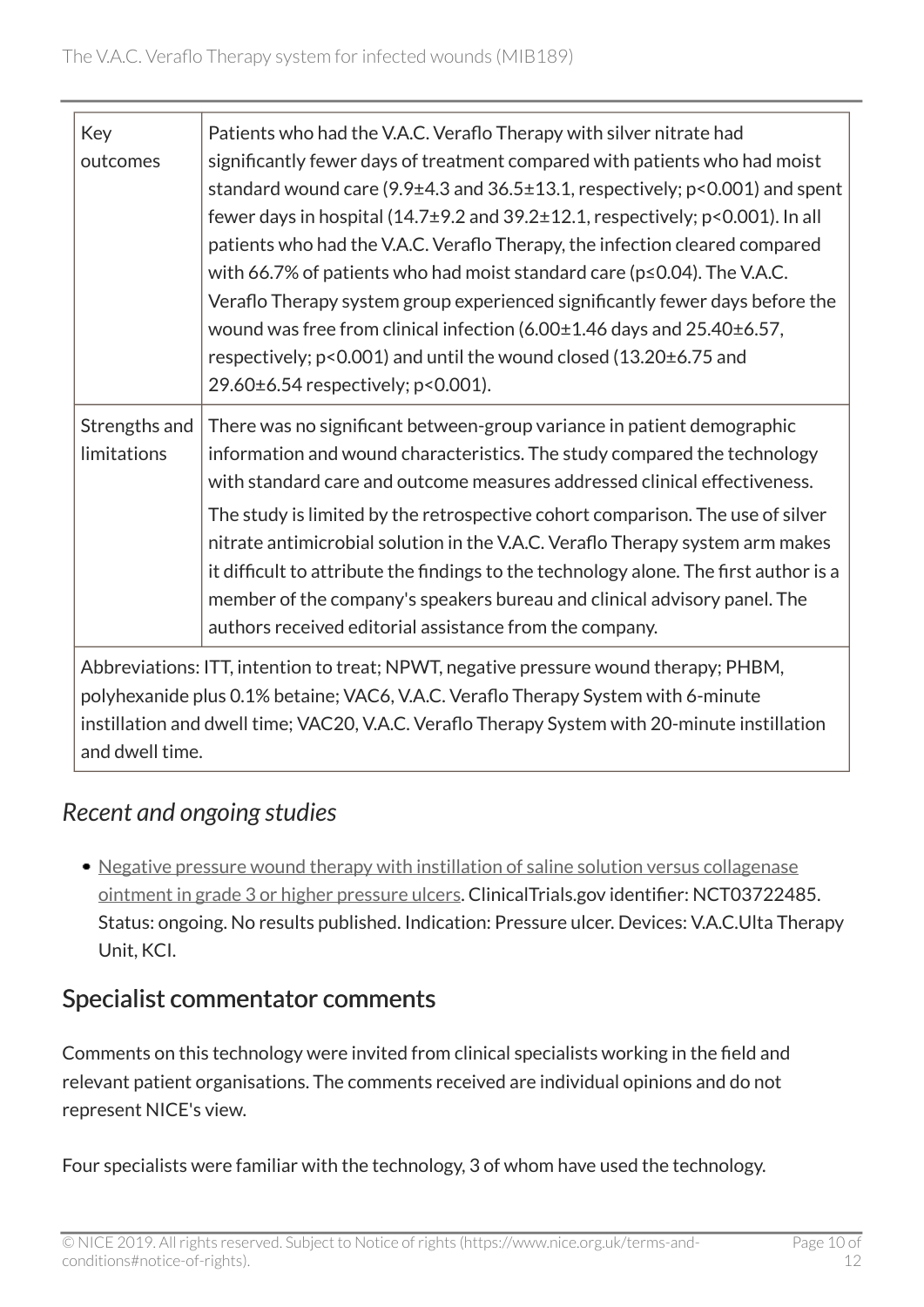# *Level of innovation*

Three specialists consider the technology to be innovative compared with usual care in the NHS, while 1 feels it is a more advanced version of technology used in current care. Two commented that the instillation aspect of the technology is innovative. One acknowledged that the technology has been available commercially outside of the UK since 1996.

## *Potential patient impact*

Three specialists commented that the technology has the potential to reduce a patient's length of stay in hospital and all 4 agreed it is likely to reduce wound infection. Two commented that the technology improved wound healing. All believe the technology has the potential to improve patient care and outcome.

# *Potential system impact*

Two specialists felt the technology would allow for an earlier transition from secondary care to primary care. One felt the technology would reduce staff time spent on wound care. One commented that the technology is likely to be cost incurring, the remaining 3 were unclear about the cost saving potential of the technology. Three commented that the technology is limited to an inpatient setting unlike normal NPWT which is also used in outpatient and community run care pathways.

# *General comments*

Two specialists considered the technology would be used as well as standard care. One believes the technology will replace current practise and 1 feels the technology will replace current care in the first stage of complex wound treatment. One specialist commented that the evidence base primarily investigates the effect of the technology in acute infected wounds and does not fully address the technology's efficacy in chronic wounds.

# Specialist commentators

The following clinicians contributed to this briefing:

Professor Michael Clark, commercial director, Welsh Wound Innovation Centre. Conducted funded research in medical devices within the Welsh Wound Innovation Centre.